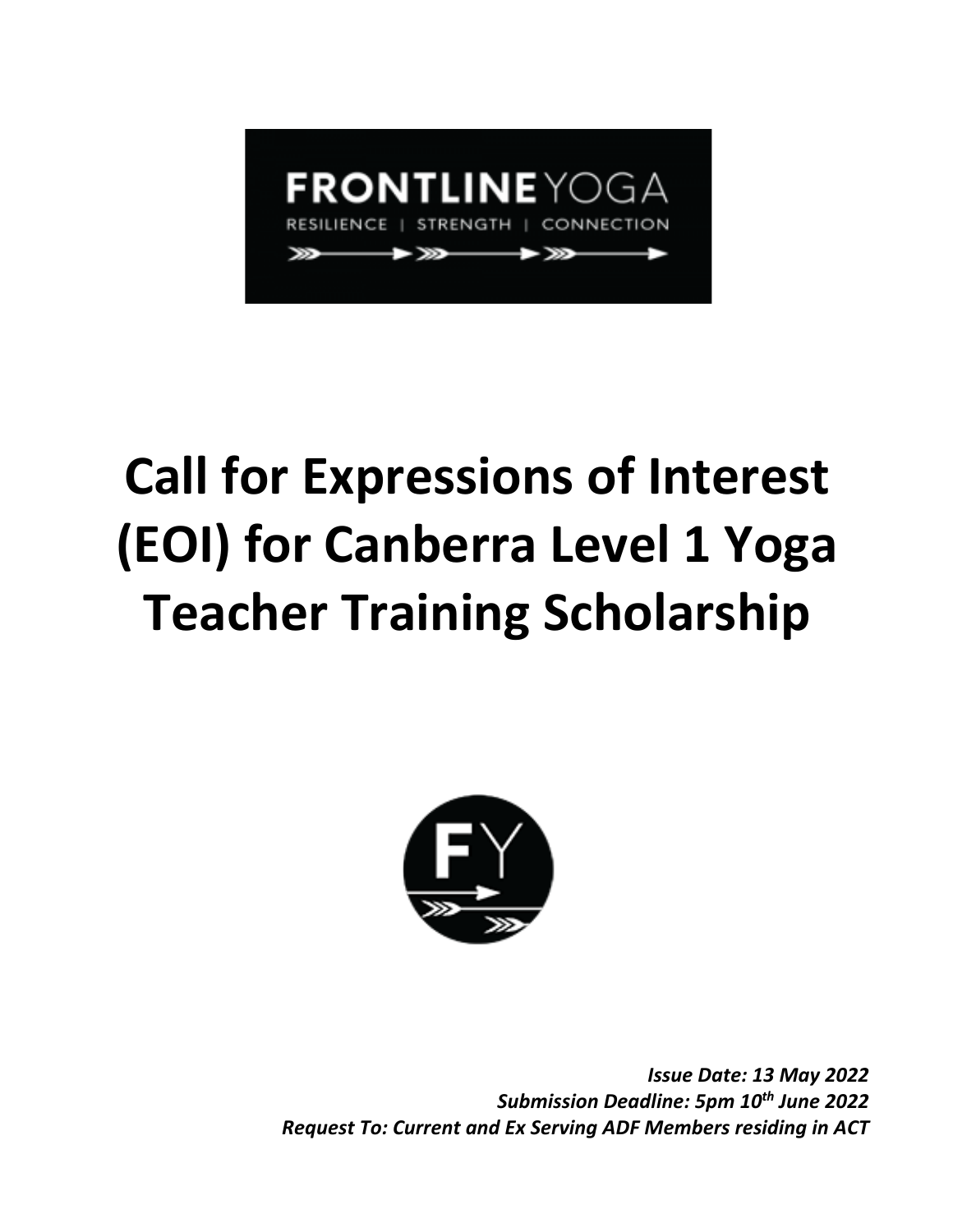## **TABLE OF CONTENTS**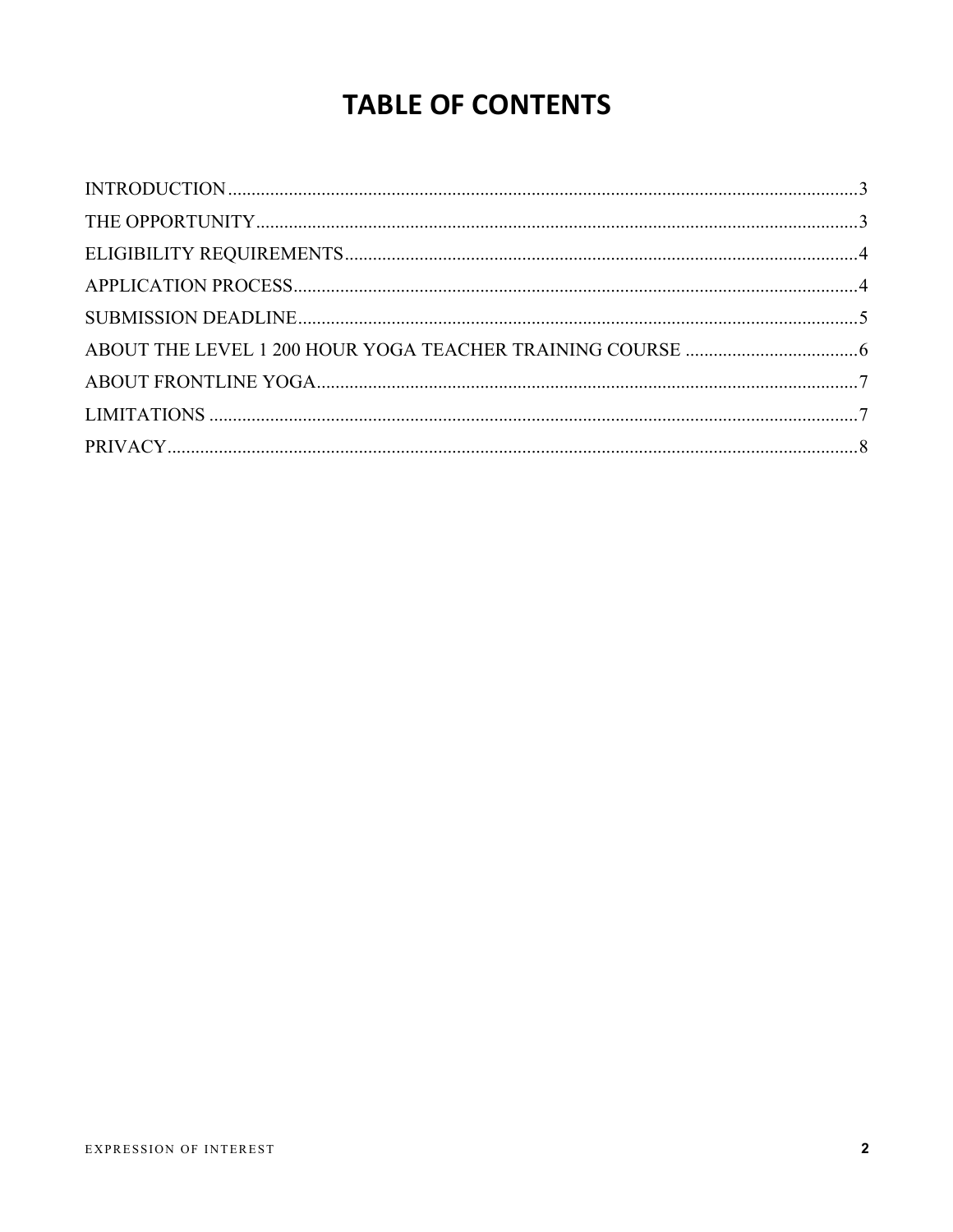## INTRODUCTION

Frontline Yoga is seeking expressions of interest from ACT-based ADF Veterans to be considered for a scholarship to undertake a recognised Level 1 Yoga Teacher Training course.

The scholarship is possible thanks to grant monies received from the ACT Government Veterans Support Grants Program and will enable two (2) successful candidates to undertake Level 1 200hr Yoga Teacher Training, Trauma Aware Teacher Training, and a business mentorship to assist in starting and running their own yoga business.

Frontline Yoga is a not-for-profit organisation offering best practice guidance on the delivery of Yoga to First Responders, Emergency Services and Military Veteran community. Through our network of skilled teachers, we also offer a suite of Yoga services that cater to the needs and abilities of all members within the community.

Frontline Yoga recognises the challenges faced by veterans in finding employment after service in the ADF. The objective of this scholarship is to provide high quality recognised training and experience that will enable the successful applicants to become qualified yoga teachers and if desired, run a small yoga business.

## THE OPPORTUNITY

Successful candidates will be enrolled on a Level One 200 hour Yoga Teacher Training course facilitated by [Byron Yoga Centre.](https://www.byronyoga.com/byron-yoga-centre-teacher-training/) There is an option to be enrolled on a part-time Canberra-based course or a 12 day intensive course held in Byron Bay.

In addition to the Level 1 Yoga Teacher Training course, successful candidates will be funded to attend a basic First Aid course and [Trauma-Aware Teacher Training.](https://www.byronyoga.com/4-day-trauma-aware-yoga-teacher-training/) Finally, after completing formal training. graduates will be enrolled in a business mentorship program facilitated by Frontline Yoga.

Please note, travel is NOT included under the scholarship. Any travel is to be self-funded by the student.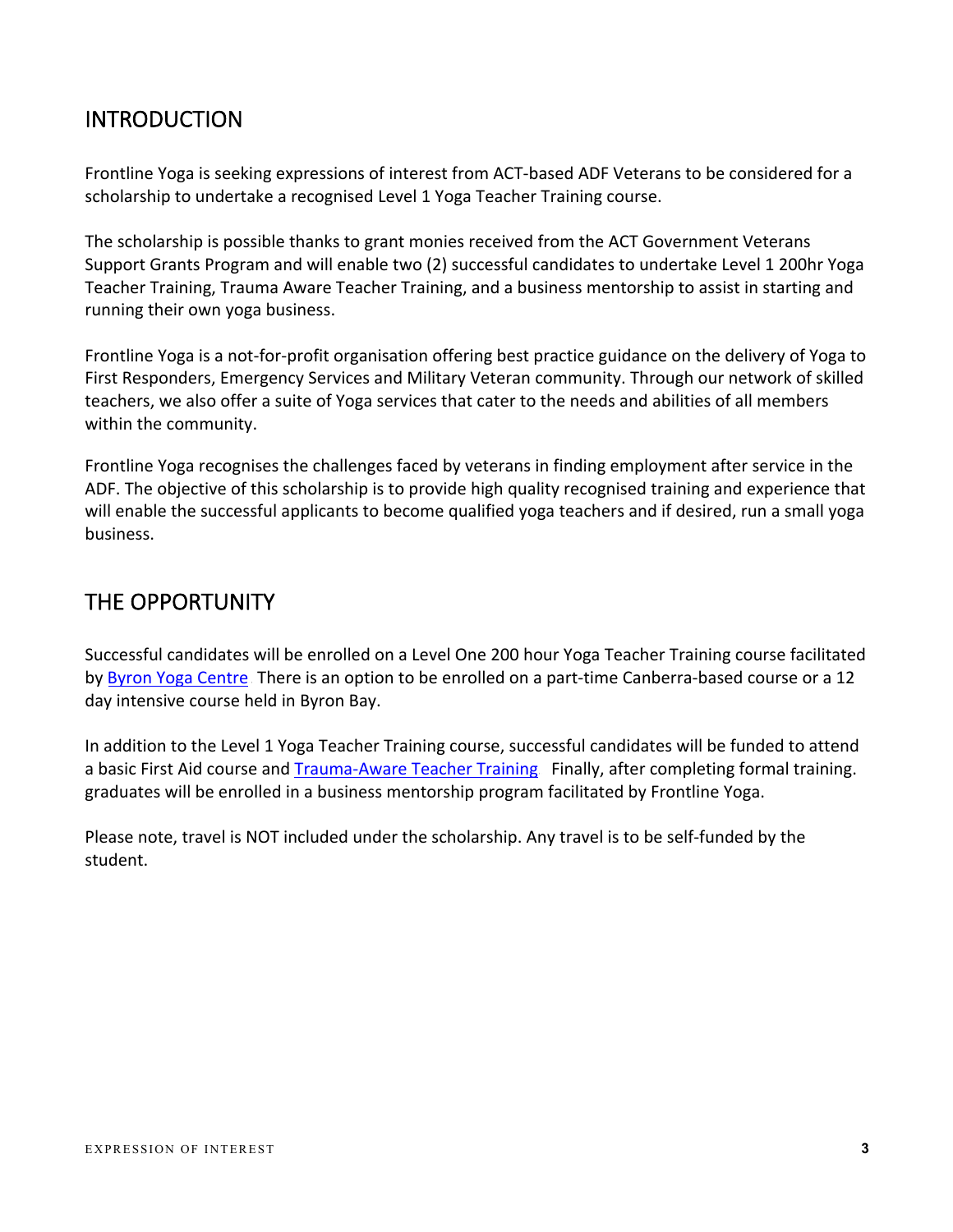## ELIGIBILITY REQUIREMENTS

The successful candidates will be selected by the Frontline Board based on consideration of the criteria detailed below, and a formal interview process. Applicants will first be shortlisted based on EOI submissions. Shortlisted applications will then progress to second round board deliberations followed by announcement of successful candidates.

#### Essential Criteria

- ADF Veteran or currently serving ADF, but transitioning out of ADF in the near future;
- Currently residing in, and planning to remain a resident of the ACT for the foreseeable future;
- Ability to successfully complete all learning outcomes of the training *within the timeframes specified by the training providers*;
- Demonstrate a genuine passion for, and regularly practice Yoga;
- Possess a desire to develop others through the teachings of yoga;
- Medically fit to teach and practice Yoga and
- Be willing to commit to Frontline Yoga by agreeing to set up and deliver Frontline Yoga classes in your community for at least 12months

#### Desirable Criteria

- Currently attending Frontline Yoga classes; and
- Previous training or instructional experience.

## APPLICATION PROCESS

#### **STEP 1 – REFER TO THE ELIGIBLITY REQUIREMENTS**

If you meet the criteria detailed above, you are encouraged to proceed with this expression of interest.

#### **STEP 2 – INFORMATION SESSION**

It is highly recommended you attend the online information session which will be held by Frontline Yoga on 7:30pm 25<sup>th</sup> May 2022. Please register via link (not available on DRN): https://[bit.ly/37GLQ3H](https://app.acuityscheduling.com/schedule.php?owner=21241192&appointmentType=33363981)

If you require any further information or have any questions about this expression of interest, the scholarship or the training, please email [info@frontlineyoga.com.au.](mailto:info@frontlineyoga.com.au)

#### **STEP 3 – COMPLETE THE EXPRESSION OF INTEREST FORM**

Please complete the expression of interest form and submit t[o info@frontlineyoga.com.au](mailto:info@frontlineyoga.com.au) NLT 5pm 27 May 2022. Ensure you thoroughly address the criteria detailed above, attaching examples and evidence where appropriate.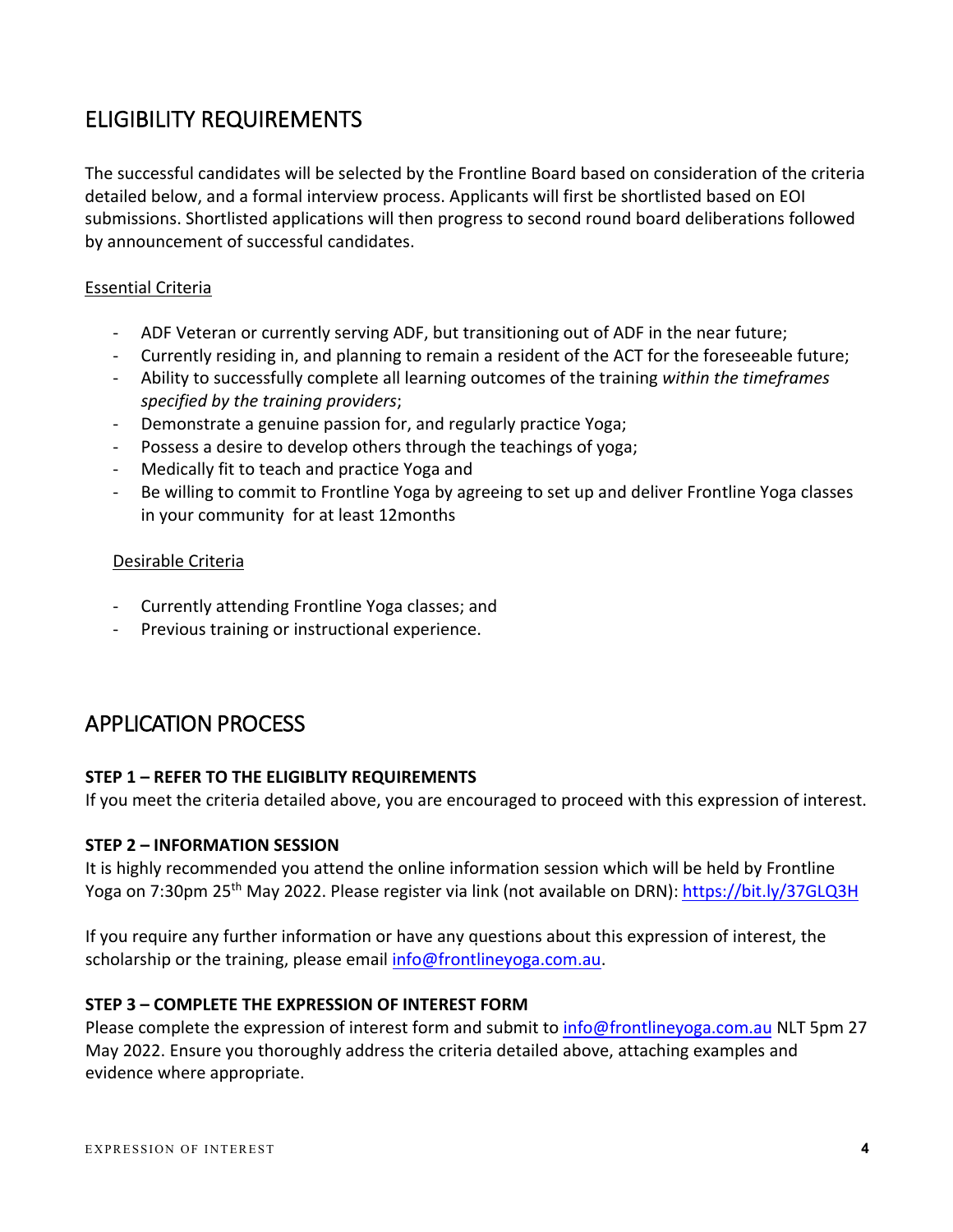#### **STEP 4 – SHORTLISTING**

Shortlisted candidates will be contacted via email and may be requested to provide additional information and attend an online interview. Further information will be provided to shortlisted candidates at a later date.

Unsuccessful applicants will be advised by email. We are expecting a large volume of applications and are a small volunteer organisation with limited resources, so unfortunately we may be unable to provide specific details relating to individual applications.

#### **STEP 5 – ANNOUNCEMENT OF SUCCESSFUL CANDIDATES**

Successful candidates will be notified by telephone no later than 30<sup>th</sup> June 2022.

## SUBMISSION DEADLINE

Please provide all submissions via email to *info@frontlineyoga.com.au* by 5pm 10<sup>th</sup> June 2022.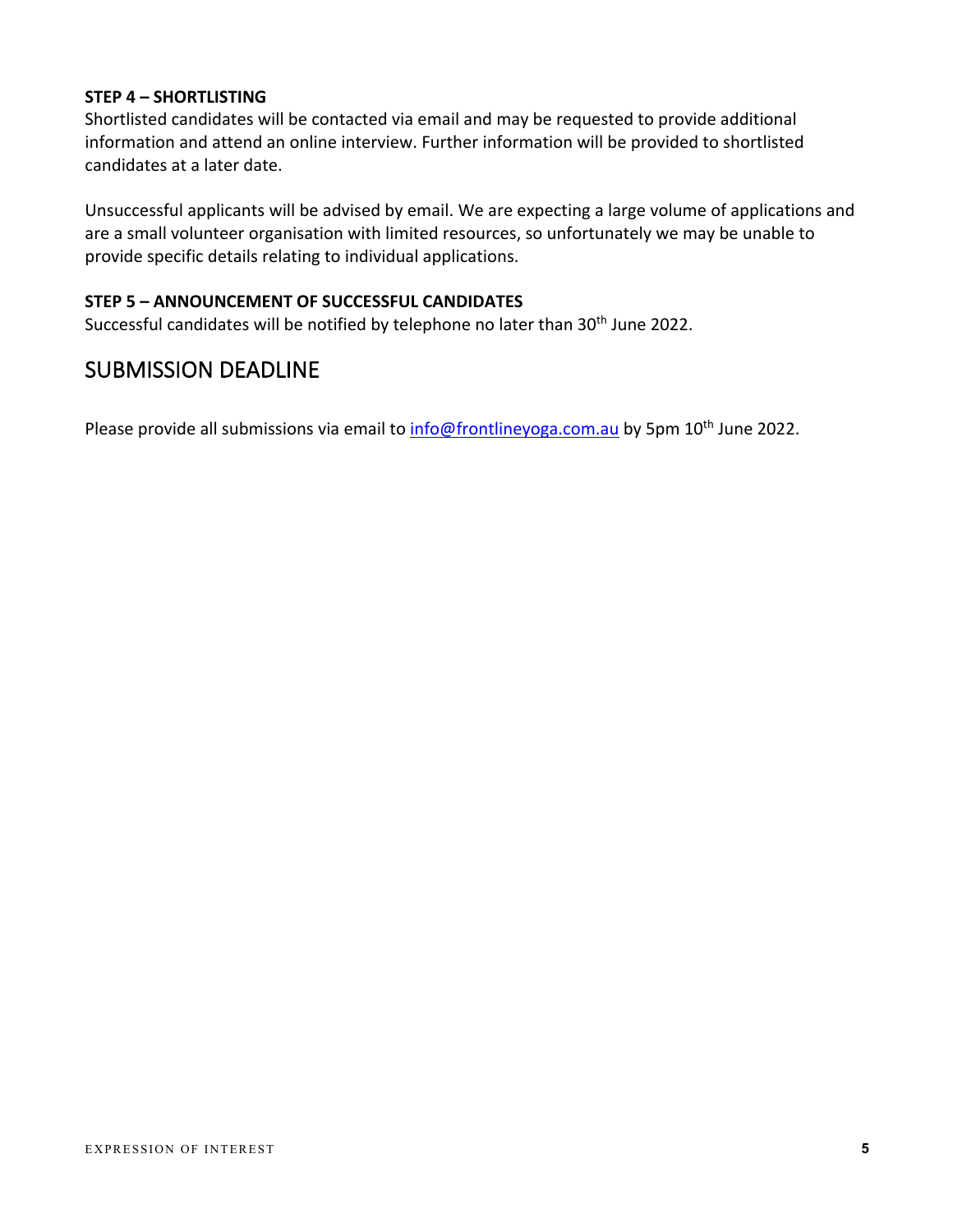## ABOUT THE LEVEL 1 200 HOUR YOGA TEACHER TRAINING COURSE

#### **Part A: Pre-Course Preparation**

The preparation for the part-time Level 1 Teacher Training Course can begin up to 6 weeks before course commencement date. You will need to complete approx 30 hours of e-learning and self-study before the first weekend. This will include practicing with a link we will send you to a Purna Yoga sequence for Level 1, learning the Sanskrit names of poses and completing some pre course reading.

#### **Part B: Canberra Studio Sessions**

Friday 4pm-8pm. Saturday 8am-5pm. Sunday 8am-5pm.

19, 20, 21 August 2022 2, 3, 4 Sept 2022 16, 17, 18 Sept 2022 30 Sept, 1, 2 Oct 2022 14, 15, 16 Oct 2022

Over the 5 weekends, practical and lecture sessions will include the following:

- Asana Techniques and Alignment
- Teaching Methodology and Language
- Adjusting and correcting students
- Sequencing for classes and private students
- Applied Anatomy and Physiology
- Modifications and variations of poses
- Yoga Philosophy, focus on the 8 Limbs
- Lifestyle & Ethics for Yoga Teachers
- Meditation and pranayama practices
- Teaching Practice with feedback

An important focus for us is teaching you to teach, trainees get the opportunity to develop their teaching skills in a real-life context in yoga classes for the public.

Over a relatively short time, you'll emerge with the practical skills and confidence to launch your yoga teaching career.

#### **Part C: Online and practical**

Part C is undertaken in your own time and can be completed between the studio sessions at a personal pace. It comprises the maintaining of a personal journal of self-practice and of teaching experience plus some e-learning study. If needed you can continue the study and complete the course after the residential intensive.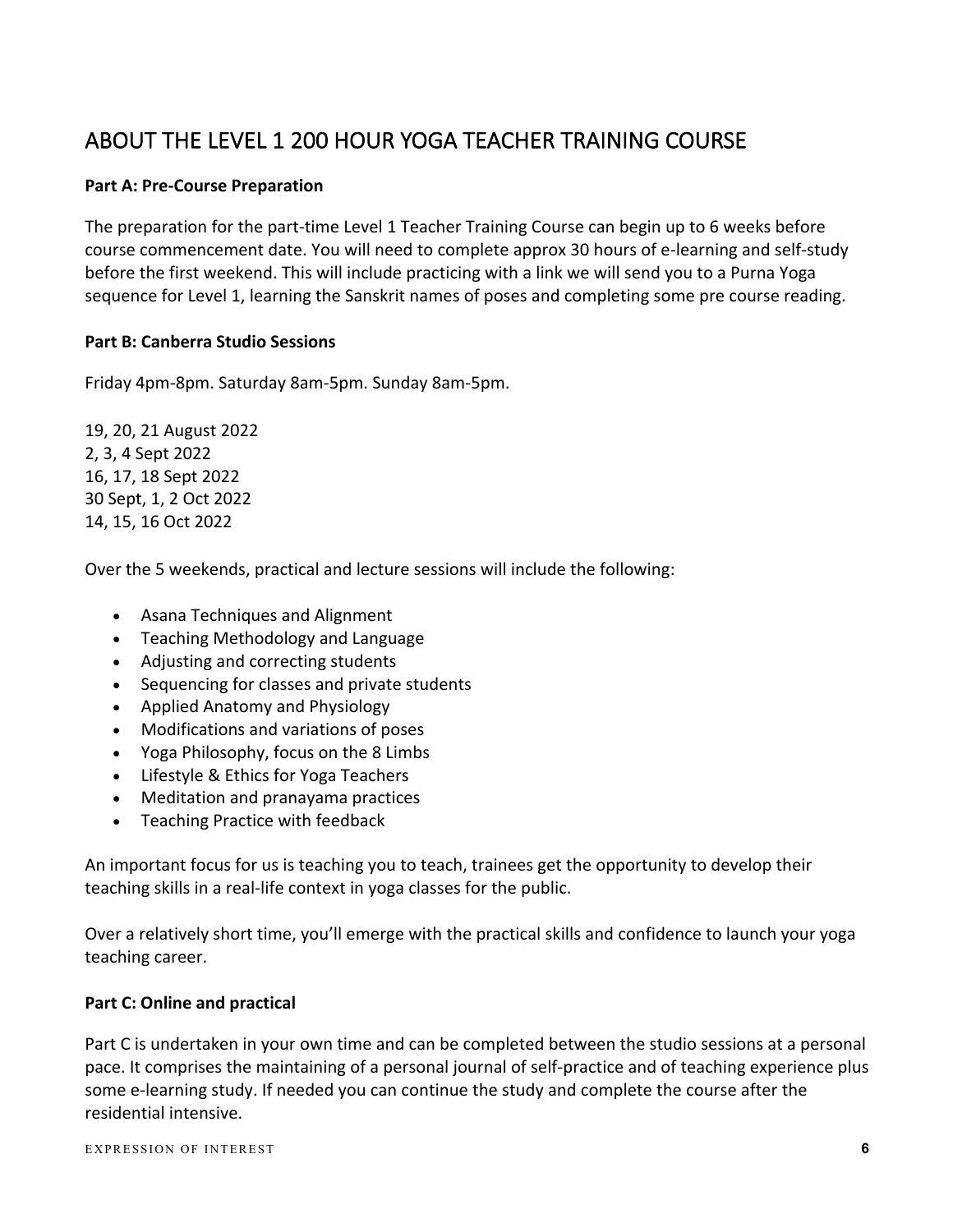## ABOUT FRONTLINE YOGA

Founded in 2016 by veteran community members, Frontline Yoga offers best practice guidance on the delivery of Yoga to the First Responders, Emergency Services and Military Veteran community. Through our network of skilled teachers, we also offer a suite of Yoga services that cater to the needs and abilities of all members within the community.

**FY Resilience** – Adaptive classes accessible to all abilities. Including seniors, chair, extensively propped and gentle classes that are taught with an awareness of trauma.

**FY Strength** – Traditional classes based on hatha yoga. Suitable for participants looking to enhance physical and cognitive performance on the job and in life.

**FY Connection** – Yin based yoga classes designed to enhance the connection between body and breath.

All classes are suitable for all ages and ability levels. Frontline Yoga teachers are experienced and capable of providing intelligent modifications to suit individual requirements.

Classes are FREE to all Frontline Professionals – Current | Ex-servicing | Retired – Police, Fire, Ambulance, Military, Healthcare Workers & Volunteer Emergency Services.

## LIMITATIONS

In applying for this Scholarship you accept that the following limitations apply:

This scholarship provided by Frontline Yoga Inc. will cover course costs only. Any other expenses relating to the training or subsequent yoga practice/employment are the responsibility of the student.

Specific exclusions include, but are not limited to travel expenses (including accommodation, meals and incidentals), insurances, equipment, professional registration, stationary and business expenses.

Prior to teaching yoga, the teacher must hold adequate insurance coverage for activities being performed. It is a requirement that all Frontline Yoga teachers hold at least \$10 million Public Liability Insurance.

I CERTIFY that I am physically fit, have sufficiently prepared or trained for participation in this activity, and have not been advised to not participate by a qualified medical professional. I CERTIFY that there are no health-related reasons or problems which preclude my participation in this activity.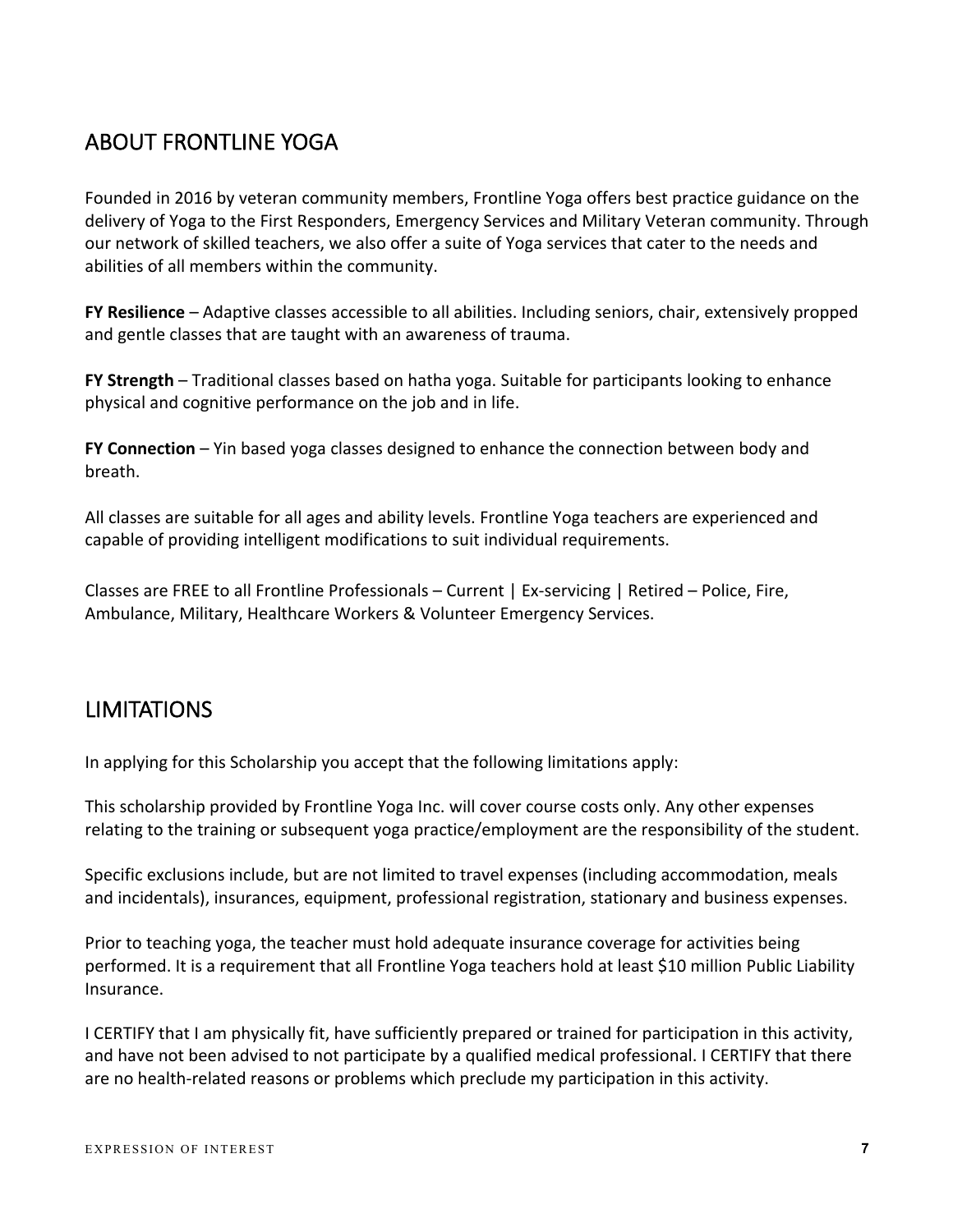I WAIVE, RELEASE, AND DISCHARGE from any and all liability, including but not limited to, liability arising from the negligence or fault of the entities or persons released, for my death, disability, personal injury, property damage, property theft, or actions of any kind which may hereafter occur to me including my traveling to and from this activity, THE FOLLOWING ENTITIES OR PERSONS: Frontline Yoga Incorporated and/or their directors, officers, employees, volunteers, representatives, and agents, and the activity holders, sponsors, and volunteers;

I acknowledge that Frontline Yoga and their directors, officers, volunteers, representatives, and agents are NOT responsible for errors, omissions, acts, or failures to act of any party or entity conducting a specific activity on their behalf.

## **PRIVACY**

Frontline Yoga (FY) is committed to protecting your data and providing you with a safe online experience. The FY Privacy Policy is available at<https://frontlineyoga.com.au/privacy-policy/>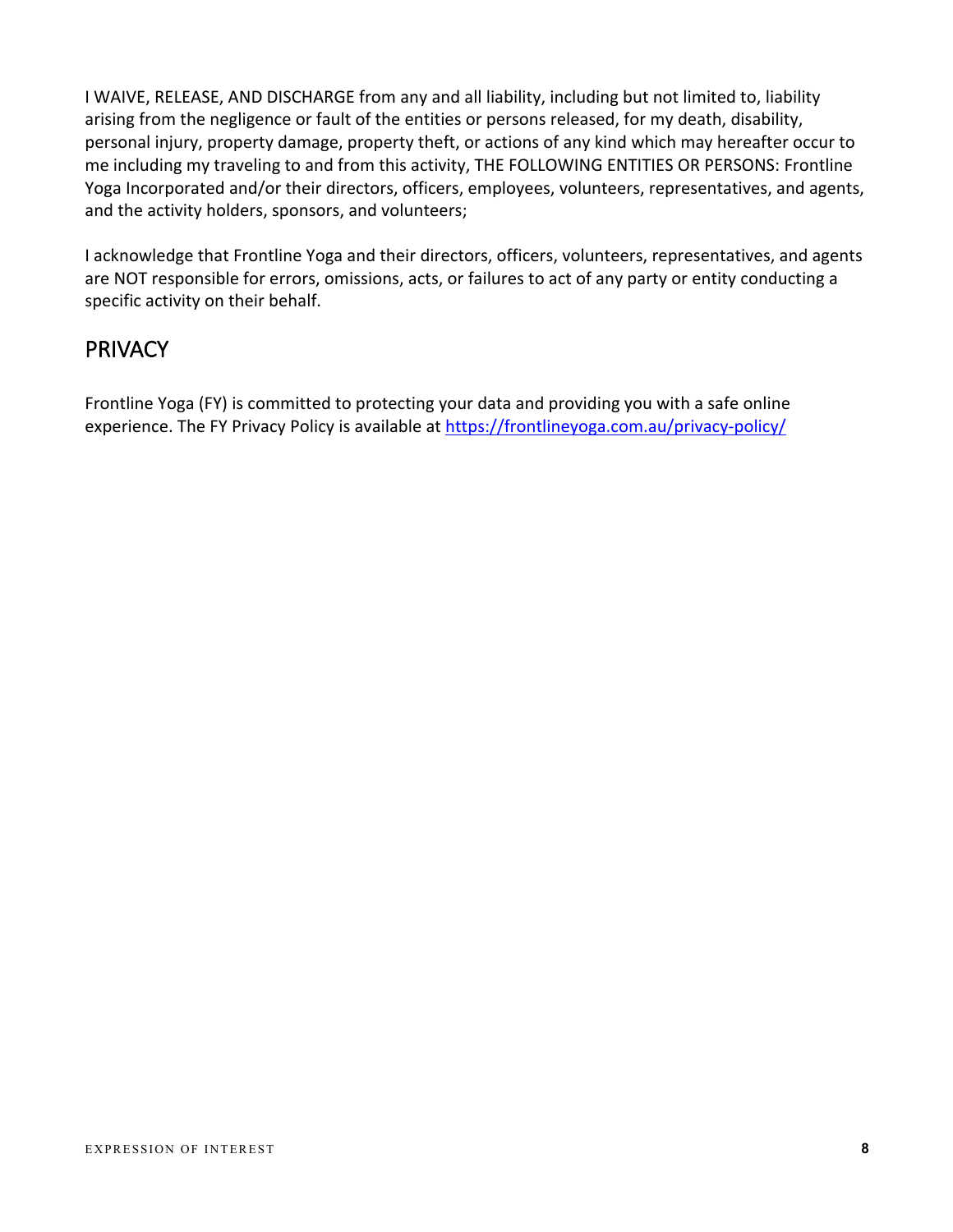#### **Expression of Interest Form**

| <b>Contact Details:</b>                                                                                                         |  |
|---------------------------------------------------------------------------------------------------------------------------------|--|
|                                                                                                                                 |  |
|                                                                                                                                 |  |
|                                                                                                                                 |  |
|                                                                                                                                 |  |
|                                                                                                                                 |  |
|                                                                                                                                 |  |
| Criteria:                                                                                                                       |  |
| 1. Are you a veteran or currently serving ADF transitioning in the near future? Y / N                                           |  |
| Service: Navy / Army / Air Force Date of Enlistment: $\frac{1}{2}$ $\frac{1}{2}$ Date of Discharge: $\frac{1}{2}$ $\frac{1}{2}$ |  |
| 2. Do you currently live in, and do you intend to continue living in ACT for the next two years? Y / N                          |  |
| 3. Describe your experience with the practice of Yoga (in 100 words or less): ______________________                            |  |
|                                                                                                                                 |  |
|                                                                                                                                 |  |
|                                                                                                                                 |  |
|                                                                                                                                 |  |
| 5. Why do you want to become a Yoga Teacher? ___________________________________                                                |  |
|                                                                                                                                 |  |
|                                                                                                                                 |  |
|                                                                                                                                 |  |
|                                                                                                                                 |  |
|                                                                                                                                 |  |